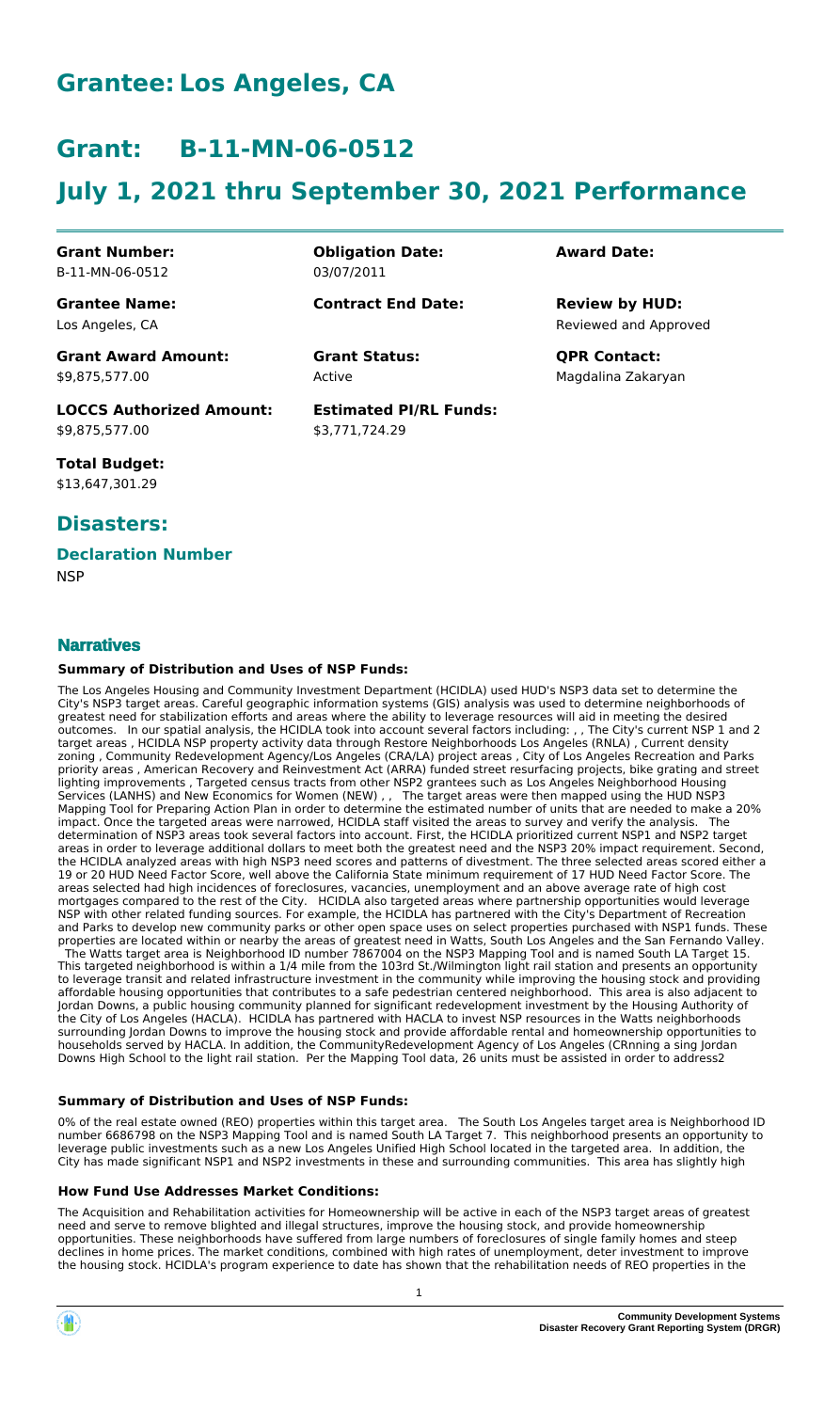NSP neighborhoods are significant. In particular, older homes built in the 1920s and 1930s in South Los Angeles and Watts neighborhoods have significant improvement needs, including deteriorated foundations, inadequate plumbing and electrical systems, and rotted wood and termite damage to the building structures. In addition, properties in all the target areas have illegal construction and accessory buildings or have been illegally converted to multiple dwelling units. As a result of illegal and substandard conditions of REO properties and the high quality and energy-efficient rehabilitation standards adopted by HCIDLA, rehabilitation costs have averaged over \$160,000 per home. Some blighted properties are in such poor condition that it is more economically feasible to reconstruct a new home than to rehabilitate the current dilapidated structure. As a result, HCIDLA intends to incorporate a reconstruction element to the NSP that will introduce new single family homes into the NSP neighborhoods. These investments into rehabilitation and reconstruction of homes will result in an improved housing stock of energy-efficient homes that meet modern building code standards and reduce energy costs for lower and moderateincome homeowners. Restore Neighborhoods LA, Inc. (RNLA), a 501(c)(3), is a non-profit property holding and development company established for the purpose of implementing NSP in Los Angeles. To date, RNLA has acquired 94 properties totaling 182 housing units, including 61 single family homes and 33 multi-family properties containing 121 housing units. Because the NSP3 areas of greatest need overlap with NSP1 and NSP2 neighborhoods in Los Angeles, RNLA has experience and currently owns properties in these neighborhoods. RNLA will continue to acquire vacant single family REO properties in the NSP3 areas of greatest need and rehabilitate these properties to a code compliant and energy efficient standard. RNLA will sell the homes to eligible low, moderate, and middle-income homebuyers. The Acquisition and Rehabilitation activities for Rental Housing will be available in each of the NSP3 target areas of greatest need as well and serve to remove blighted and illegal structures, improve the housing stock, and provide affordable rental housing opportunities for households with incomes at or below 50% of Area Median Income (AMI). RNLA will be primarily responsible for implementing this activity. Foreclosures of multi-family rental properties (5+ units) continue to spread in Los Angeles. Since 2007, the number of foreclosures of multi-family rental properties (5+ units) has increased every year. There were more foreclosures of multifamily rental properties (5+ units) during thefirst three quarters of 2010 than during all of 2009.

### **How Fund Use Addresses Market Conditions:**

;In addition, there have been over 5,000 foreclosures of smaller 2-4 unit buildings since 2007. The vast majority of these smaller rental properties are located in South Los Angeles. Because the NSP3 areas of greatest need overlap with NSP1 and NSP2 neighborhoods in Los Angeles, RNLA has experience and currently owns multi-family rental properties in these neighborhoods. To date, RNLA has acquired 33 multi-family properties containing 121 housing units within NSP neighborhoods.&

### **Ensuring Continued Affordability:**

#### Homeownership Properties:

To ensure continued affordability of these homes, the City will provide shared appreciation second mortgage loans for mortgage assistance, down payment, and closing costs. These loans will be underwritten as gap financing so that the homebuyer receives a loan for the difference between the sales price and the sum of the first mortgage and buyer downpayment. The maximum amount will be up to \$75,000 for households whose incomes do not exceed 80% AMI and up to \$50,000 for households whose incomes are between 81-120% AMI. These shared equity appreciation mortgages bear no interest and repayment will be deferred and due upon sale, title transfer, first mortgage repayment, or in 30 years as a balloon payment. The City's lien on the property requires that a portion of the appreciation in the value of the property and any equity gain resulting from a below market value purchase of the property be shared with the City upon resale of the property. This will help to ensure that properties purchased below market value are not subsequently resold or "flipped" for an excessive profit. However, if there are no net proceeds or the net proceeds are insufficient to repay the NSP investment due, the City will only recapture the amount of the net proceeds, if any.

In cases where recapture may not be appropriate, for example, in a project developed by Habitat for Humanity to create very long term affordable housing, the City may permit the placement of resale restriction covenants on some homeowner properties to ensure continued affordability for a period of at least 30 years. An assumable subordinate instrument will be placed on the property to ensure that if the home is resold, after the affordability period has ended, to a household whose income exceeds 120% AMI, any "excess profits" from the market sale will be returned to the City as program income.

#### Rental Properties:

The City will require a minimum affordability period consistent with HOME requirements up to a maximum of 55 years for NSP properties occupied as affordable rental housing. To ensure continued affordability, owners of NSP rental properties will be required to enter into a Regulatory Agreement and have affordability covenants that run with the land for the duration of the affordability period that restrict the rent and income level of tenants that reside in the property. Affordable rents will be set in accordance with the HUD NSP requirements and the definition of "affordable rents" contained in this NSP3 Substantial Amendment.

#### **Procedures for Preferences for Affordable Rental Dev.:**

HCIDLA and RNLA will acquire 2-4 unit properties within the target areas, as appropriate, and utilize them as long term affordable rental housing. Additionally, HCIDLA and RNLA may partner with developers to create long term affordable housing in larger rental properties.

Approximately half of the NSP3 program funds will be allocated to provide affordable rental housing opportunities. A minimum of \$2,468,895, (25% of the total NSP3 grant) will be used to provide rental housing opportunities to households with incomes at or below 50% AMI.

#### **Definition of Blighted Structure:**

Blighted structure is defined in HUD's NSP requirements as follows: A structure is blighted when it exhibits objectively determinable signs of deterioration sufficient to constitute a threat to human health, safety, and public welfare.

For the purposes of the City of Los Angeles' Neighborhood Stabilization Program: "Blighted structure" shall be defined, but not limited to, any building, structure or portions thereof which exhibits objectively determinable signs of deterioration sufficient to constitute a threat to human health, safety, or public welfare; or which constitutes a nuisance or is classified as a hazardous building pursuant to the City of Los Angeles Building Code and includes, without limitation, any residential building or dwelling, garage, accessory building, or any commercial or industrial building or portion thereof which because of fire, wind, natural disaster, or physical deterioration, is no longer habitable as a dwelling or useful for the purpose for which it was designed, used or originally intended; is structurally unsound or in disrepair; has portions of the building constructed that are not in accordance with applicable codes and standards or without applicable valid and approved building permits issued by the City of Los Angeles.

#### **Definition of Affordable Rents:**

NSP requires that all households assisted with NSP funds have incomes at or below 120% of area median income (AMI) and a minimum of twenty-five percent (25%) of NSP funds be used to assist households having incomes at or below 50% AMI.

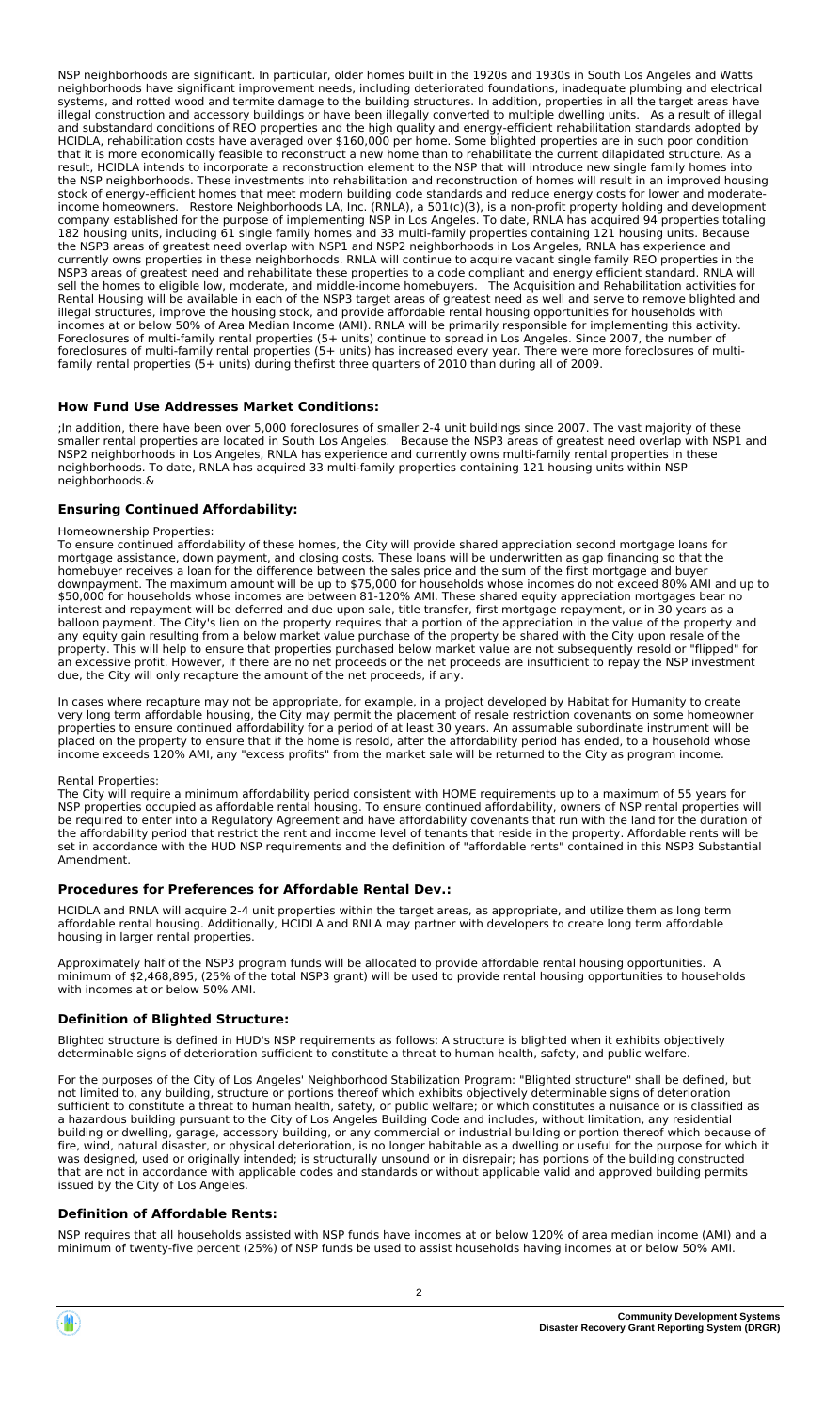HUD has published NSP income limits for households having incomes at or below 50% AMI and 120% AMI, adjusted for household size. The numbers below summarize HUD's NSP household income limits and expand those limits to include 80% AMI for the City of Los Angeles:

, • 50% AMI: 1 person-\$29,000; 2 person-\$33,150; 3 person-\$37,300; 4 person-\$41,400; 5 person-\$44,750; 6 person- \$48,050

, • 80% AMI: 1 person-\$46,400; 2 person-\$53,000; 3 person-\$59,650; 4 person-\$66,250; 5 person-\$71,550; 6 person- \$76,850

, • 120% AMI: 1 person-\$69,550; 2 person-\$79,500; 3 person-\$89,400; 4 person-\$99,350; 5 person-\$107,300; 6 person- \$115,250 ,

For the purpose of the City of Los Angeles' NSP program, the term "affordable rent" shall be based upon 30% of the monthly income for a household eligible to reside in an NSP restricted unit less the utility allowance established by the Housing Authority of the City of Los Angeles (HACLA) (or other allowance approved by HCIDLA's Occupancy Monitoring Unit) for utilities paid by the tenant.

The Low Income Housing Tax Credit Program uses the same income limits and the 30% of AMI formulation for rents. Therefore, the California Tax Credit Allocation Committee (CTCAC) rents (minus utility allowance) will be used to establish rents for affordable properties funded with NSP.

Properties Assisted with Other Affordable Housing Funds:

Affordable housing developers that acquire, rehabilitate and/or own and operate rental properties assisted with NSP funds, may obtain other federal, state, or local affordable housing funding resources to leverage the NSP funds. If these funds also have affordability requirements, the restricted rents for units subsidized by these funds will be established at the rents required for the affordable housing funds or the CTAC rents, whichever are most appropriate for the project.

Rent Stabilization Ordinance:

,

,

The City of Los Angeles has a Rent Stabilization Ordinance (RSO) that protects tenants from excessive rent increases. Multifamily residential properties are subject to the RSO if the Certificate of Occupancy was issued on or before October 1, 1978. RSO properties purchased with NSP funds shall be subject to the provisions of the RSO, including the applicable provisions for exemption from the RSO for housing accommodations owned by a non-profit where the accommodations are available to low income households as evidenced by a government imposed regulatory covenant with provisions consistent with those contained in the RSO. Although the CTCAC rents will be used to set the initial rent for vacant units, RSO properties will be governed by the RSO annual increase in rents and "good cause" eviction regulations. CTCAC or other authority approved by HCIDLA Occupancy Monitoring Unit will govern annual rent increases in non-RSO properties.

### **Housing Rehabilitation/New Construction Standards:**

The Los Angeles Housing and Community Investment Department (HCIDLA) will apply a health and safety rehabilitation standard to all NSP3-assisted residential properties. Each property will be inspected for health and safety deficiencies. Rehabilitation funding will be provided to repair code deficiencies in major building systems (e.g. roofing, electrical, plumbing, structural), perform seismic retrofitting, install seismic safety automatic gas shut-off valves, install smoke and carbon monoxide detectors, remediate lead-based paint hazards, repair damaged interiors, and provide exterior improvements if needed to support neighborhood stabilization and revitalization efforts. Where applicable, properties will be required to meet the accessibility standards in Title 24 CFR, Part 8. Illegal structures will be removed and the homes will be restored to their original conditions. Garages that have been illegally converted to other uses will be restored to garages.

Properties will be retrofitted for energy efficiency and water efficiency. This will include sealing of the building envelope, adding insulation to the walls, attic, and floors where necessary, installing Energy Star qualified windows and lighting, sealing all HVAC ducts (if applicable), as well as installing high efficiency water fixtures such as toilets, faucets, and showerheads. Energy audits and Home Energy Rating System (HERS) inspections will be performed on properties to verify that the building envelope and ducts are performing at a satisfactory level. Additionally, all "gut rehabilitation" projects that receive funds via the RNLA program will be required to adhere to the Green Communities Criteria.

http://www.greencommunitiesonline.org/tools/criteria/

#### **Vicinity Hiring:**

For all NSP3 activities, HCIDLA will utilize its Section 3 policies and procedures (with the exception of the household income restriction) to implement the vicinity hiring mandate, focusing these efforts within the target areas of greatest need. HCIDLA's contract with RNLA requires that all job openings be listed with the local Employment Development Department and RNLA's procurement policies require outreach to Minority, Women and Disadvantaged Business Enterprises (MBE/WBE/DBE) for contracting opportunities. HCIDLA and RNLA are also working implement a program wherein the City's WorkSource Centers may refer construction workers to contractors that perform rehabilitation work on RNLA properties. The City's WorkSource Centers provide employment services to residents, including those residing in the areas of greatest need and have trained local residents in the construction trades.

#### **Grantee Contact Information:**

Los Angeles Housing and Community Investment Department (HCIDLA) Doug Swoger douglas.swoger@lacity.org 213-808-8948 1200 W. 7th Street, 9th Floor, Los Angeles, CA 90017

| <b>Overall</b>                                 | <b>This Report Period</b> | <b>To Date</b>  |
|------------------------------------------------|---------------------------|-----------------|
| <b>Total Projected Budget from All Sources</b> | \$0.00                    | \$12,406,701.82 |
| <b>Total Budget</b>                            | \$0.00                    | \$12,406,701.82 |
| <b>Total Obligated</b>                         | \$0.00                    | \$12,406,228.82 |
|                                                |                           |                 |

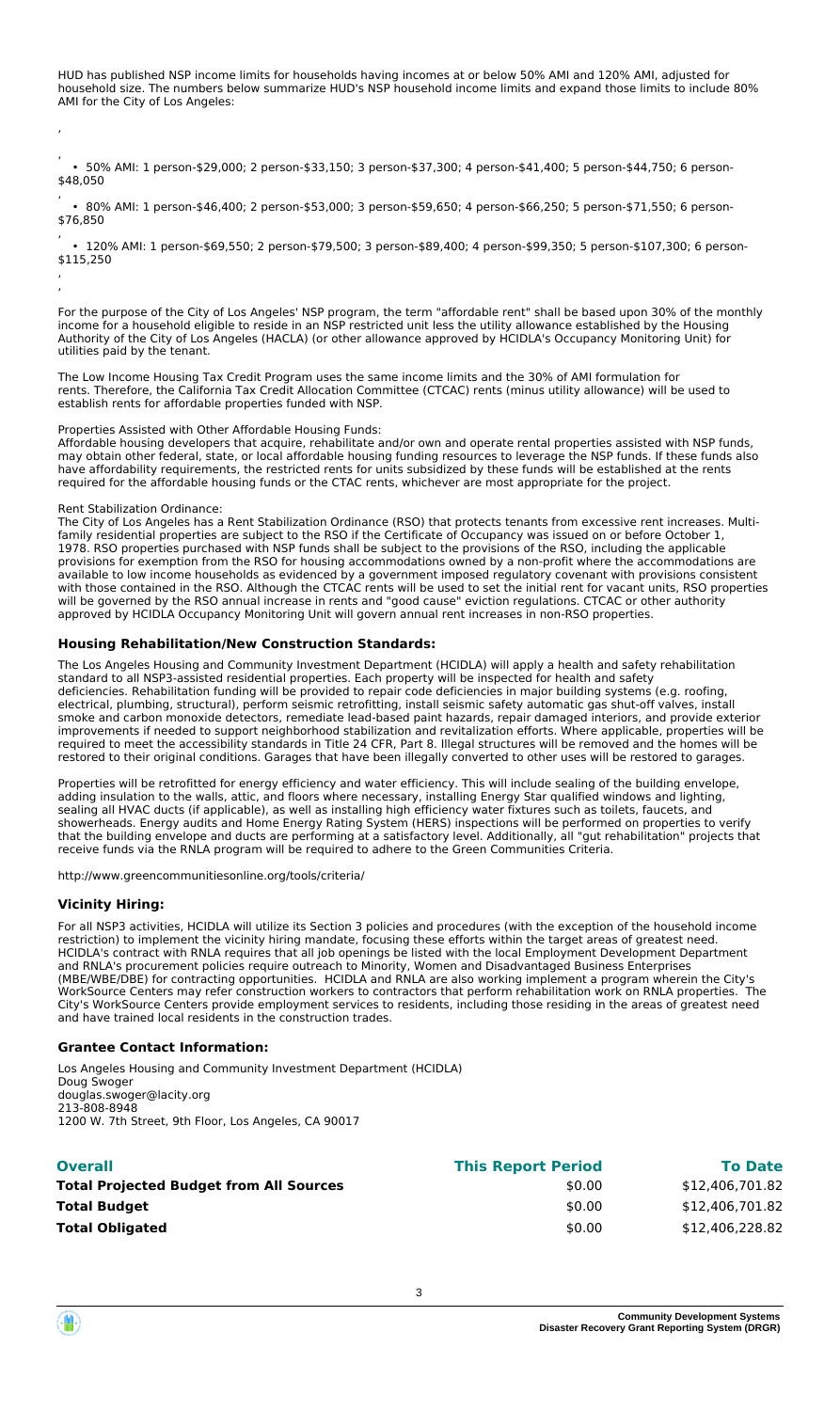| <b>Total Funds Drawdown</b>                        | \$811,105.28       | \$12,017,129.90 |
|----------------------------------------------------|--------------------|-----------------|
| <b>Program Funds Drawdown</b>                      | \$627,923.75       | \$8,062,224.08  |
| <b>Program Income Drawdown</b>                     | \$183,181.53       | \$3,954,905.82  |
| <b>Program Income Received</b>                     | \$0.00             | \$3,954,905.82  |
| <b>Total Funds Expended</b>                        | \$811,105.28       | \$12,017,129.90 |
| <b>HUD Identified Most Impacted and Distressed</b> | \$0.00             | \$0.00          |
| <b>Other Funds</b>                                 | \$0.00             | \$0.00          |
| Match Funds                                        | \$0.00             | \$0.00          |
| Non-Match Funds                                    | \$0.00             | \$0.00          |
| <b>Funds Expended</b>                              |                    |                 |
| <b>Overall</b>                                     | <b>This Period</b> | <b>To Date</b>  |
| Los Angeles Housing and Community Investment       | \$811,105.28       | \$4,661,914.57  |
| Restore Neighborhoods LA, Inc. (RNLA)              | \$0.00             | \$7,355,215.33  |
|                                                    |                    |                 |

## **Progress Toward Required Numeric Targets**

| <b>Requirement</b>                       | <b>Target</b>   | <b>Projected</b> | <b>Actual</b>  |
|------------------------------------------|-----------------|------------------|----------------|
| <b>Overall Benefit Percentage</b>        | 99.99%          | $.00\%$          | $.00\%$        |
| <b>Minimum Non Federal Match</b>         | \$.00           | \$.00            | \$.00          |
| <b>Overall Benefit Amount</b>            | \$12,281,342.90 | \$.00            | \$.00          |
| <b>Limit on Public Services</b>          | \$1,481,336.55  | \$.00            | \$.00          |
| <b>Limit on Admin/Planning</b>           | \$987,557.70    | \$1,364,730.13   | \$1,362,499.97 |
| <b>Limit on Admin</b>                    | \$.00           | \$1,364,730.13   | \$1,362,499.97 |
| <b>Most Impacted and Distressed</b>      | \$.00           | \$.00            | \$.00          |
| <b>Progress towards LH25 Requirement</b> | \$3,411,825.32  |                  | \$3.984.865.70 |

## **Overall Progress Narrative:**

The City of Los Angeles continued to administer its NSP program during this period. The majority of NSP3 activities are nearing completion. HCIDLA management is in the process of determining how to proceed with the remaining grant funds to start preparing for the closeout phase. We have added a new activity for a foreclosed vacant property for acquisition and the creation of a multi-family project and have expended \$813,131.51 for the acquisition. We are currently working with a TA provider to assist us in removing flags and reconciling data.

## **Project Summary**

| <b>Project #, Project Title</b>                            | <b>This Report</b>                      | <b>To Date</b>                          |                                         |
|------------------------------------------------------------|-----------------------------------------|-----------------------------------------|-----------------------------------------|
|                                                            | <b>Program Funds</b><br><b>Drawdown</b> | <b>Project Funds</b><br><b>Budgeted</b> | <b>Program Funds</b><br><b>Drawdown</b> |
| 100 - Admin, Administration                                | (\$2,026.23)                            | \$1.364.730.13                          | \$565,372.19                            |
| 200 - Eligible Use B, Acquisition & Rehabilitation (Use B) | \$0.00                                  | \$9.841.971.69                          | \$6,866,901.91                          |
| 300 - Eligible Use E, Redevelopment (Use E)                | \$629,949.98                            | \$1,200,000,00                          | \$629,949.98                            |
| 9999, Restricted Balance                                   | \$0.00                                  | \$0.00                                  | \$0.00                                  |

# **Activities**

**Project #/ 100 - Admin / Administration** 



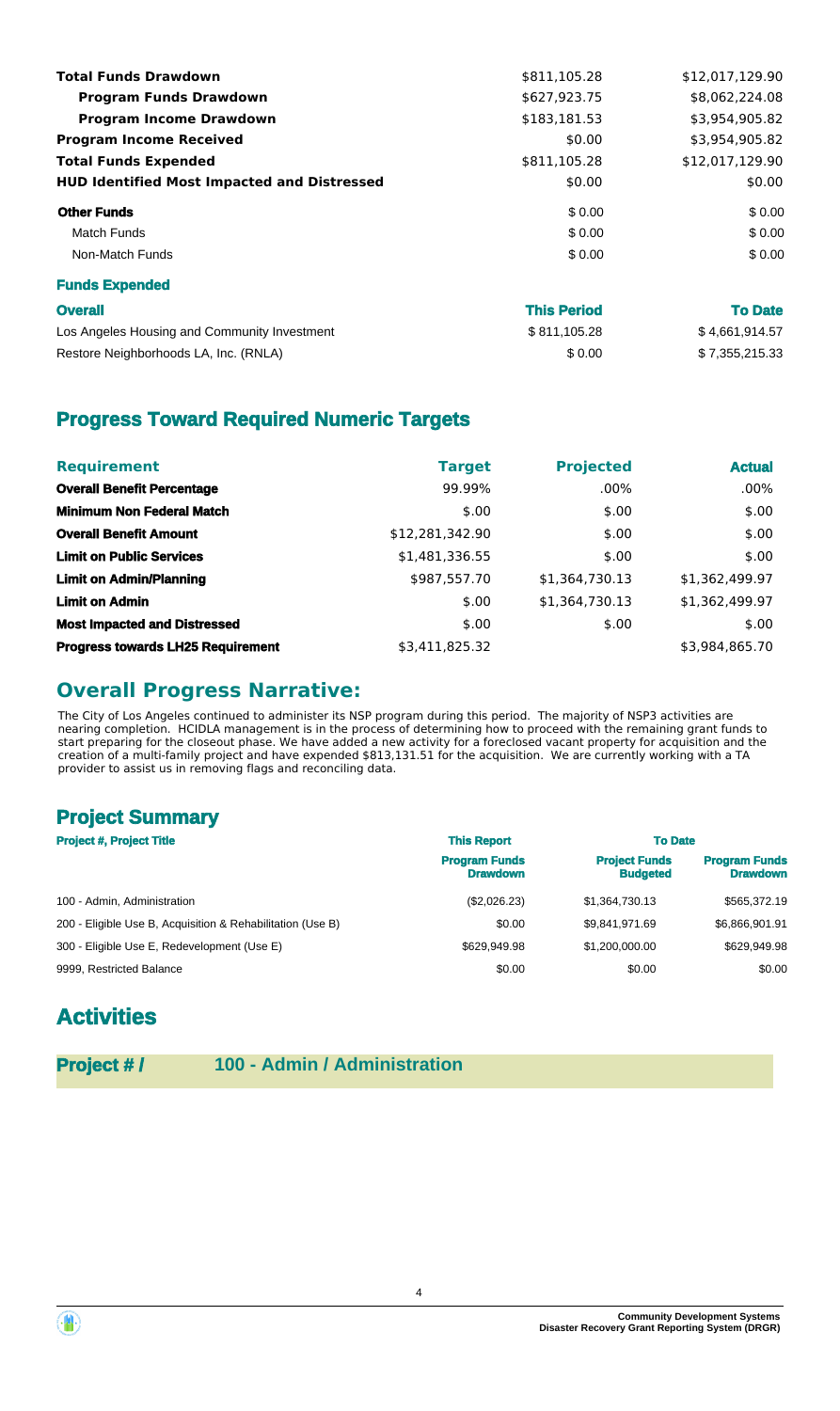## **Grantee Activity Number: 101 HCIDLA Admin Activity Title: HCIDLA Administration**

| <b>Activity Type:</b>        | <b>Activity Status:</b>                      |
|------------------------------|----------------------------------------------|
| Administration               | Under Way                                    |
| <b>Project Number:</b>       | <b>Project Title:</b>                        |
| 100 - Admin                  | Administration                               |
| <b>Projected Start Date:</b> | <b>Projected End Date:</b>                   |
| 03/02/2011                   | 02/28/2015                                   |
| <b>Benefit Type:</b>         | <b>Completed Activity Actual End Date:</b>   |
| N/A                          |                                              |
| <b>National Objective:</b>   | <b>Responsible Organization:</b>             |
| N/A                          | Los Angeles Housing and Community Investment |
|                              |                                              |

| <b>Overall</b>                                 | <b>Jul 1 thru Sep 30, 2021</b> | <b>To Date</b> |
|------------------------------------------------|--------------------------------|----------------|
| <b>Total Projected Budget from All Sources</b> | \$0.00                         | \$851,013.13   |
| <b>Total Budget</b>                            | \$0.00                         | \$851,013.13   |
| <b>Total Obligated</b>                         | \$0.00                         | \$851,013.13   |
| <b>Total Funds Drawdown</b>                    | (\$2,026.23)                   | \$848,783,06   |
| <b>Program Funds Drawdown</b>                  | (\$2,026.23)                   | \$292,416.34   |
| <b>Program Income Drawdown</b>                 | \$0.00                         | \$556,366.72   |
| <b>Program Income Received</b>                 | \$0.00                         | \$0.00         |
| <b>Total Funds Expended</b>                    | (\$2,026.23)                   | \$848,783,06   |
| Los Angeles Housing and Community Investment   | (\$2,026.23)                   | \$848,783.06   |
| <b>Most Impacted and Distressed Expended</b>   | \$0.00                         | \$0.00         |

## **Activity Description:**

The administrative budget for the NSP3 program includes funds for HCIDLA staff positions and contractual services. HCIDLA and RNLA will share NSP3 program administration funds.

## **Location Description:**

The Los Angeles Housing and Community Investment Department is located at 1200 W. 7th Street, Los Angeles, CA 90017.

### **Activity Progress Narrative:**

## **Accomplishments Performance Measures**

**No Accomplishments Performance Measures**

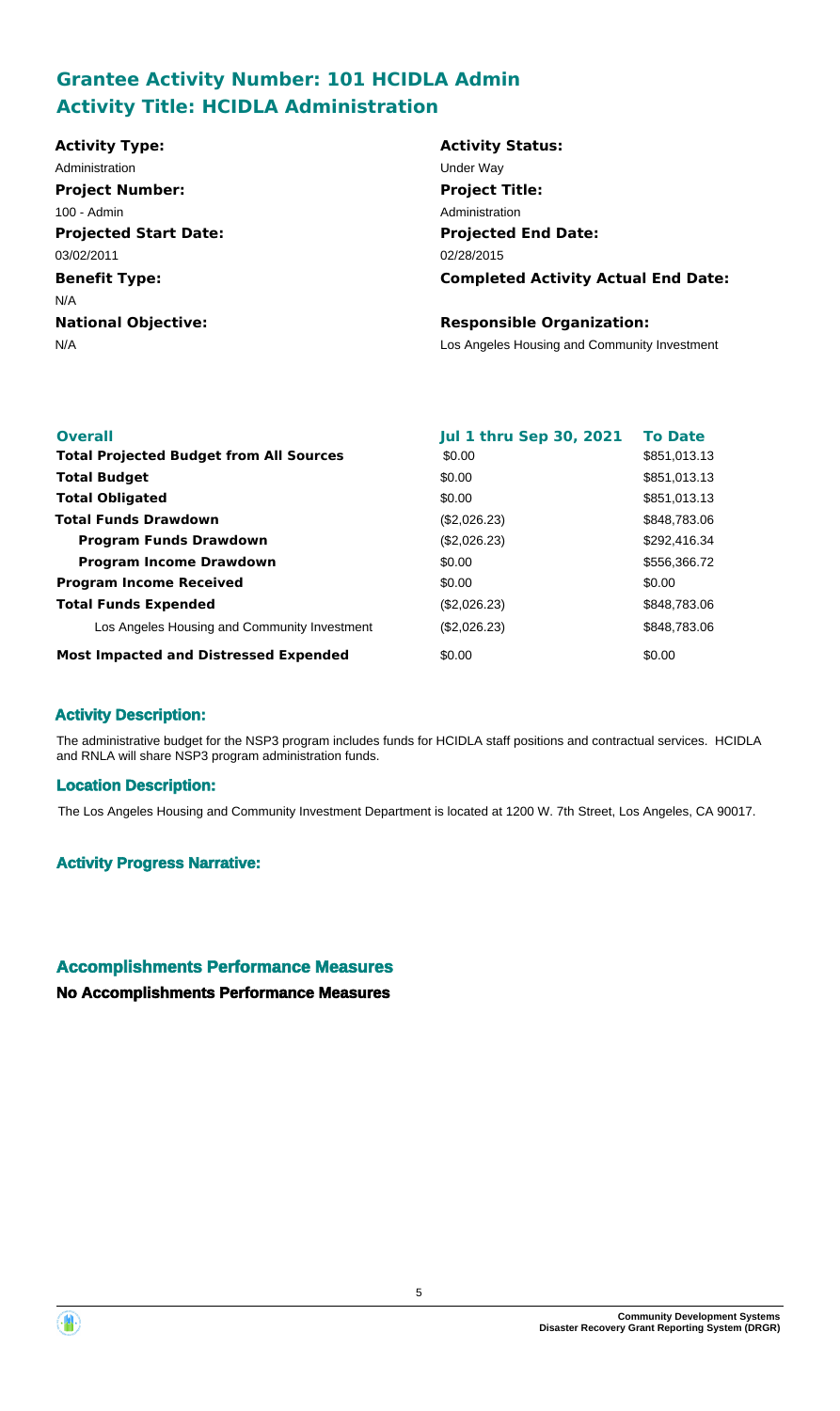## **Beneficiaries Performance Measures**

**No Beneficiaries Performance Measures found.**

## **Activity Locations**

**No Activity Locations found.**

No Other Funding Sources Found **Other Funding Sources**

## **Other Funding Sources Budgeted - Detail**

**No Other Match Funding Sources Found**

**Activity Supporting Documents:** None

**Project # / 300 - Eligible Use E / Redevelopment (Use E)**



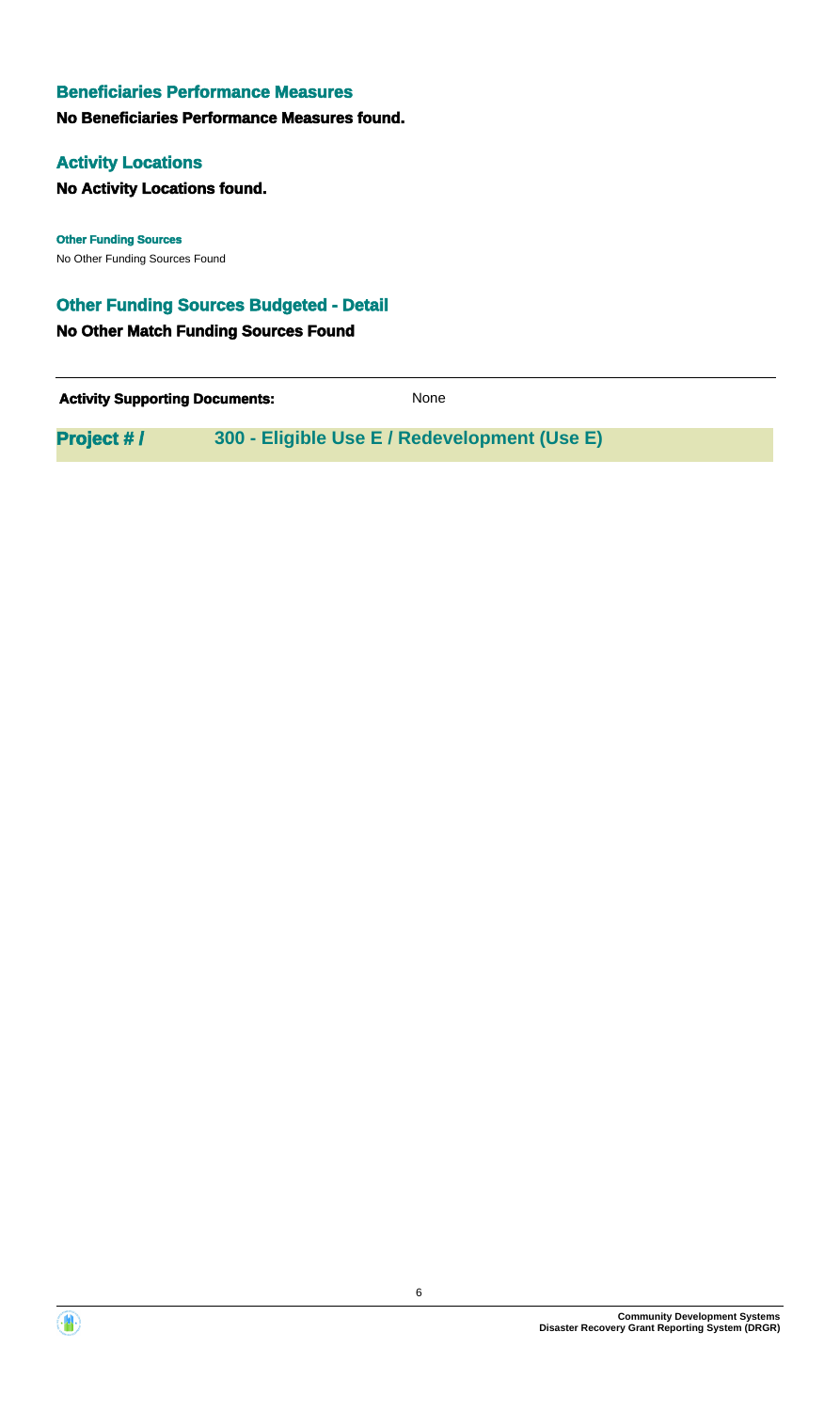## **Grantee Activity Number: 301 Bethany Square - Rental 25% set-aside Activity Title: Bethany Square - Rental 25% set-aside**

| <b>Activity Type:</b>                                   | <b>Activity Status:</b>                      |
|---------------------------------------------------------|----------------------------------------------|
| Rehabilitation/reconstruction of residential structures | Under Way                                    |
| <b>Project Number:</b>                                  | <b>Project Title:</b>                        |
| 300 - Eligible Use E                                    | Redevelopment (Use E)                        |
| <b>Projected Start Date:</b>                            | <b>Projected End Date:</b>                   |
| 06/30/2021                                              | 06/30/2025                                   |
| <b>Benefit Type:</b>                                    | <b>Completed Activity Actual End Date:</b>   |
| Direct (HouseHold)                                      |                                              |
| <b>National Objective:</b>                              | <b>Responsible Organization:</b>             |
| NSP Only - LH - 25% Set-Aside                           | Los Angeles Housing and Community Investment |

| <b>Overall</b>                                 | <b>Jul 1 thru Sep 30, 2021</b> | <b>To Date</b> |
|------------------------------------------------|--------------------------------|----------------|
| <b>Total Projected Budget from All Sources</b> | \$0.00                         | \$1,200,000.00 |
| <b>Total Budget</b>                            | \$0.00                         | \$1,200,000.00 |
| <b>Total Obligated</b>                         | \$0.00                         | \$1,200,000.00 |
| <b>Total Funds Drawdown</b>                    | \$813,131.51                   | \$813,131.51   |
| <b>Program Funds Drawdown</b>                  | \$629,949.98                   | \$629,949.98   |
| <b>Program Income Drawdown</b>                 | \$183,181.53                   | \$183,181.53   |
| <b>Program Income Received</b>                 | \$0.00                         | \$0.00         |
| <b>Total Funds Expended</b>                    | \$813,131.51                   | \$813,131.51   |
| Los Angeles Housing and Community Investment   | \$813,131.51                   | \$813,131.51   |
| <b>Most Impacted and Distressed Expended</b>   | \$0.00                         | \$0.00         |

## **Activity Description:**

HCIDLA is investing NSP3 funds to develop new affordable rental housing units in the NSP neighborhoods. The Redevelopment/New Construction of Rental Units activities will be available in each of the NSP3 target areas of greatest need. These activities involve the redevelopment of vacant properties under Eligible Use E to construct new affordable rental housing units for households with income at or below 50% AMI.

There is demand in the market for new affordable housing development. These new development projects leverage NSP funds with low-income housing tax-credits and bond financing as well as other resources such as State or local Redevelopment financing. To date, HCIDLA has funded three new housing development projects that will create 156 new affordable rental housing units in NSP neighborhoods.

HCIDLA will have primary responsibility for implementing the redevelopment activities. HCIDLA has the capacity and experience to make NSP funding available through a competitive Notice of Funding Available (NOFA) process that allows affordable housing developers to propose affordable rental housing developments on vacant sites within the NSP neighborhoods.

HCIDLA proposes to redevelop 26 units of rental housing with NSP3 funds. However, as mentioned in the NSP3 overall narratives, by establishing the NSP3 target areas within those of NSP1 and NSP2, LAHD expects that the actual percentage of foreclosed properties touched by NSP funds within the NSP3 target areas will be greater than the 20% of properties which HUD deems sufficient to create an impact in stabilizing neighborhoods.

Please refer to the NSP3 overall narratives for further information on: how the NSP3 funds will address market conditions; how continued affordability will be ensured; what rehabilitation standards will be applied; vicinity hiring efforts; and preferences for affordable housing development.